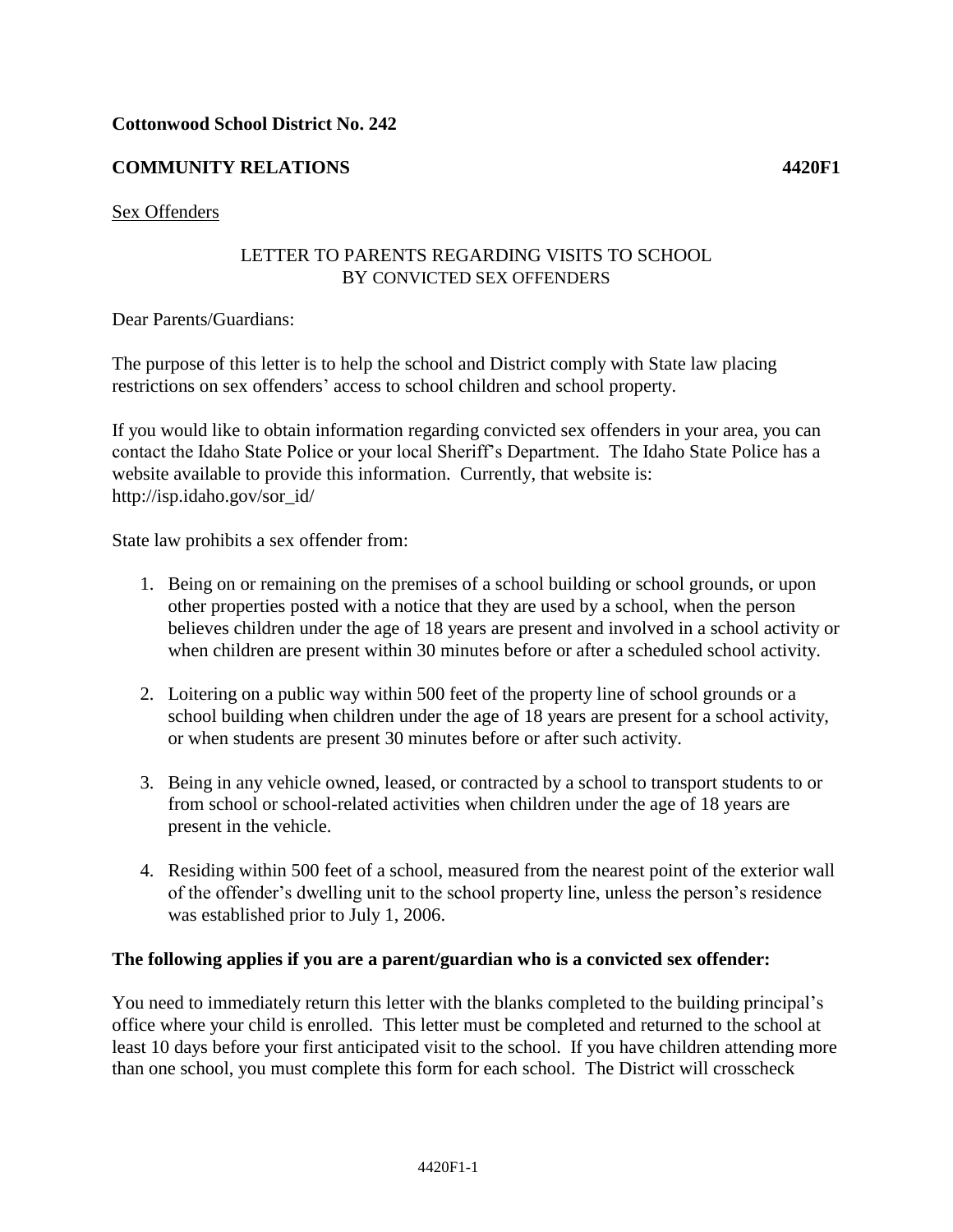responses with the list the District receives from law enforcement identifying sex offenders living within its jurisdiction.

When you visit your child at school or a school event that you have not already described on the form below, you must inform the principal's secretary that you need to make an entry on your record of school visits. This record will be kept on file in the building principal's office where your child is enrolled.

The following must be completed by a convicted sex offender who is a parent or guardian of a student enrolled in the school.

# **TO BE COMPLETED ONLY IF YOU ARE A PARENT/GUARDIAN AND ARE A CONVICTED SEX OFFENDER**

| Student's Name (please print)          | School |
|----------------------------------------|--------|
| Name of Parent/Guardian (please print) | Date   |
| Signature                              | Date   |

- At least once annually you need to obtain advance written permission to visit school property. Once written permission is obtained for the year, you will not need to obtain advance written permission for each individual visit, though you must comply with the procedures outlined in this letter, District policy, and with State and federal law.
- You must provide the information requested below for the times you anticipate visiting the school, such as after school to pick up your child, during specific sporting events, and during parent-teacher conferences.
- For all other visits, you must go immediately and directly to the principal's office and provide the information on your record of visits.
- You must remain under the direct supervision of the assigned school official.
- When you are to leave, you must go immediately and directly to the principal's office and provide the time that you are leaving. You must then immediately leave the school grounds.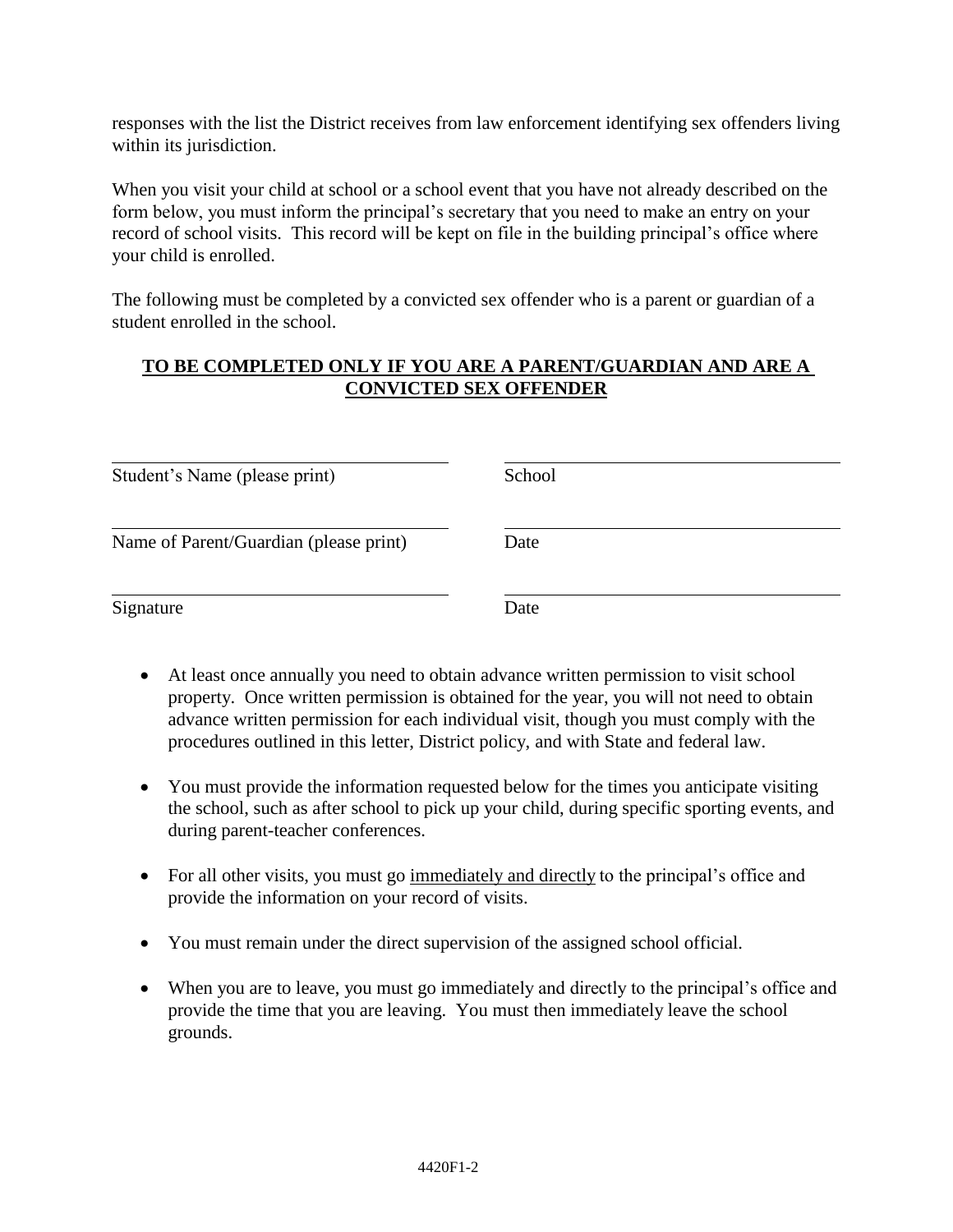# **Record of Visits**

| Date | Location & Purpose | School Official Assigned | Time In | Time Out |
|------|--------------------|--------------------------|---------|----------|
|      |                    |                          |         |          |
|      |                    |                          |         |          |
|      |                    |                          |         |          |
|      |                    |                          |         |          |
|      |                    |                          |         |          |
|      |                    |                          |         |          |
|      |                    |                          |         |          |

# **The following applies if you know someone who is a convicted sex offender who would like to visit school property:**

If you know a convicted sex offender who is not a parent/guardian of a student enrolled in the school, but who would like to visit school property, please refer them to the Superintendent's office to request permission. A sex offender who is not a parent/guardian of a student enrolled in the school must complete a form in order to be granted permission to visit school property. This form must be completed at least once annually.

If permission is granted, the Superintendent or designee shall provide the details of the sex offender's upcoming visit to the building principal. The Superintendent, or designee who is a certified employee, will supervise the sex offender whenever the sex offender is in a student's vicinity.